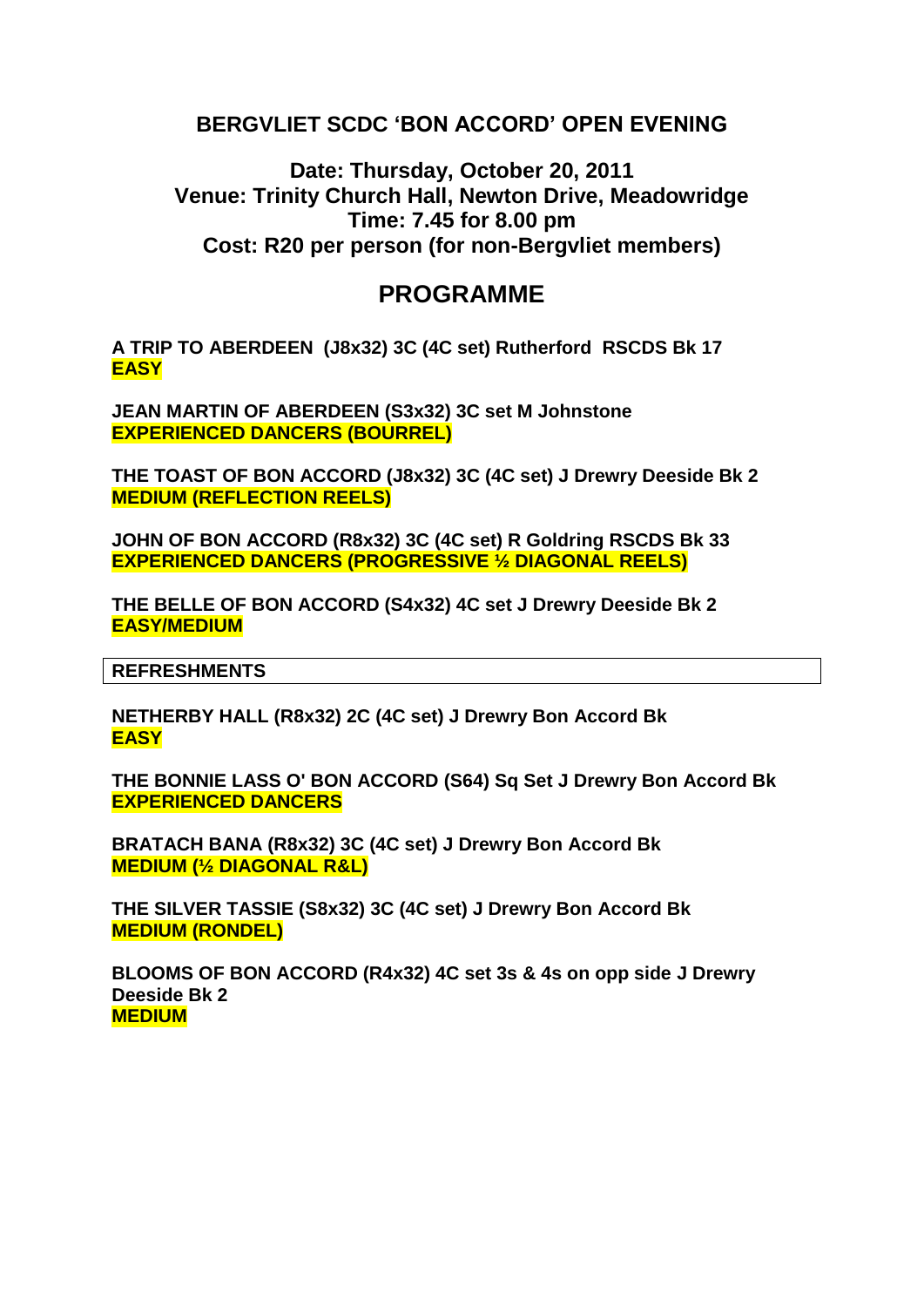# **CRIBS**

### **A TRIP TO ABERDEEN (J8x32) 3C (4C set) Rutherford RSCDS Bk 17**

- 1- 8 1M casts 1 place & turns 3W LH; 1W casts 1 place & turns 3M RH; 1s end  $2^{nd}$  place opp sides
- 9-16 2s+1s+3s circle 6H round & back (1s end facing  $1<sup>st</sup>$  crnrs)
- 17-24 1s set & turn 1<sup>st</sup> crnrs, set & turn  $2^{nd}$  crnrs (1s end between crnrs)
- 25-32 2s+1s+3s Adv+Ret, 1s turn RH 1½ times

### **JEAN MARTIN OF ABERDEEN (S3x32) 3C set M Johnstone**

- 1- 8 1s turn RH, cast 1 place, all circle 6H round <sup>3</sup>/4 way to left; end in lines of 3 across (W facing down, M up)
- 9-16 All set, change places RH with prtnr, all circle % way to left & end in middle facing up (3, 1, 2)
- 17-24 1s+2s+3s dance Allemande
- 25-32 1s & 3s dance the Bourrel (end 2, 3, 1) 1M+3W set advancing, ¾ turn 2H & twirl to end BtoB up/down middle (W facing up & M down) **while** prtnrs chase anticlockwise ½ way to face prtnrs

1s+3s set to prtnrs & turn 2H having changed places

### **THE TOAST OF BON ACCORD (J8x32) 3C (4C set) J Drewry Deeside Bk 2**

- 1- 8 1s+2s+3s dance reflection reels of 3 on sides (1s in & down to start) with 1s & 3s ending in centre facing down/up
- 9-16 1s+3s set, dance 1/2 RH across & dance clockwise round 2s back to places
- 17-20 1M+2M change places RH with 2W+3W, top 2 on W's side change places LH with 'bottom' 2 on M's side
- 21-24 Top 2 on M's side change places RH with 'bottom' 2 on W's side & all cross RH with prtnrs
- 25-32 3s+2s+1s chase clockwise ½ way, 1s turn RH & cast to 2nd place **while** 2s turn RH & lead up **while** 3s turn RH for 4 bars

### **JOHN OF BON ACCORD (R8x32) 3C (4C set) R Goldring RSCDS Bk 33**

- 1-16 1s dance 4 progressive 1/2 diagonal reels of 3 with 2W, then 2M, then 3W & lastly 3M (1s start by passing RSh & 1M giving LSh to 2W)
- 17-24 1s turn RH & cast up to  $2<sup>nd</sup>$  place on own sides, dance  $\frac{1}{2}$  Fig of 8 around the 2s to 2<sup>nd</sup> place opp sides
- 25-32 2s+1s+3s turn ¾ RH to end in line in centre of dance facing prtnrs (M facing down & W up) & set, ¾ turn RH to end on own sides & set

### **THE BELLE OF BON ACCORD (S4x32) 4C set J Drewry Deeside Bk 2**

- 1- 8 1W & 3W cross down 1 pl & cast up on opp side to centre as 1M & 3M dance across & cast down to centre; 1s+2s & 3s+4s dance RH across
- 9-16 1s & 3s dance reel of 4 up & down centre of dance
- 17-24 1s & 3s ¾ turn RH & face up **while** 2s & 4s dance up on sides & turn in to face down, all set & circle 4H round to left & end on sides
- 25-32 1s & 3s lead up, cross over, cast down 1 place & turn 2H;
	- 1s lead down to 4<sup>th</sup> place while 3s cast up to 2<sup>nd</sup> place